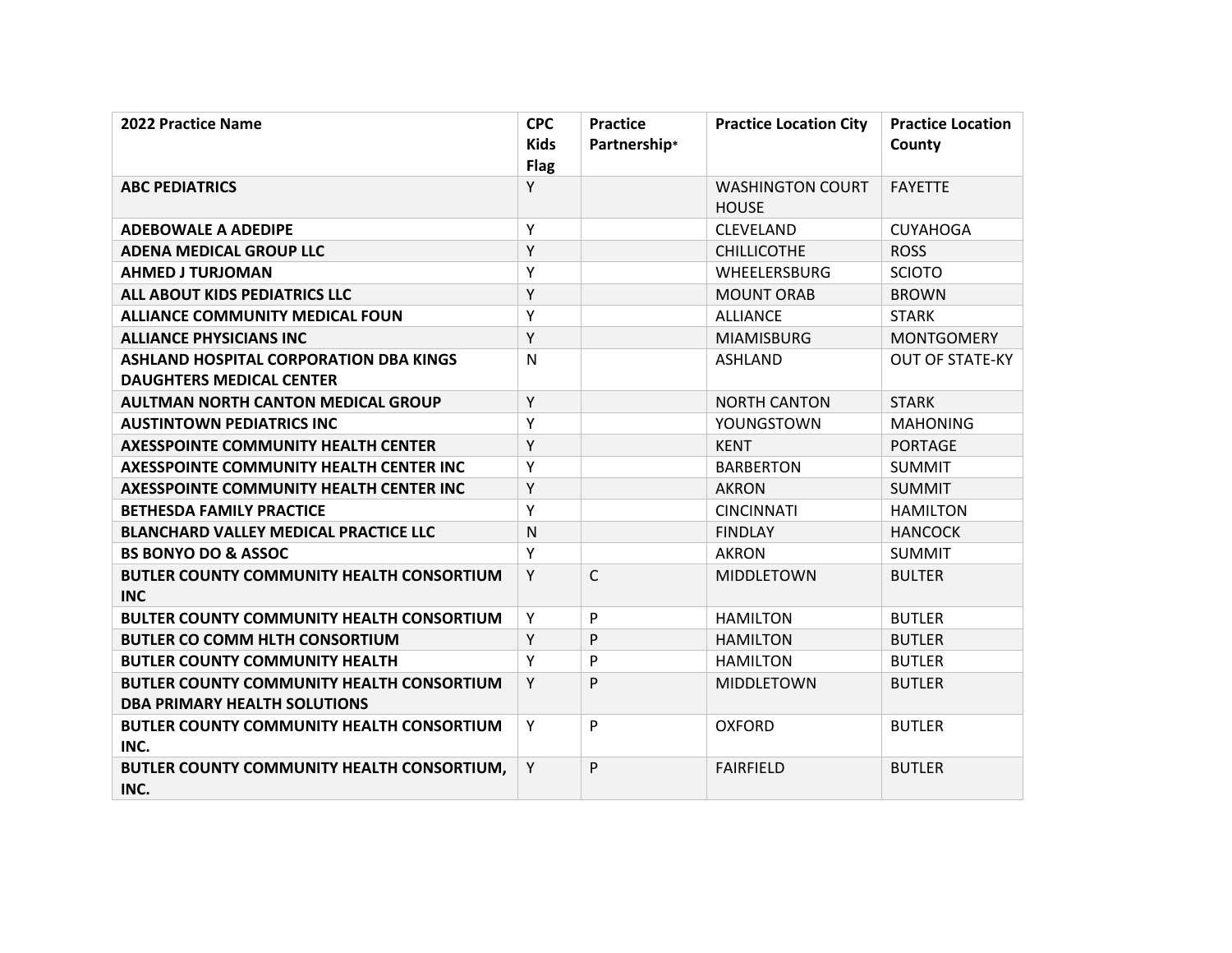| BUTLER COUNTY COMMUNITY HEALTH CONSORTIUM,        | Y | P            | <b>DAYTON</b>     | <b>MONTGOMERY</b> |
|---------------------------------------------------|---|--------------|-------------------|-------------------|
| INC.                                              |   |              |                   |                   |
| BUTLER COUNTY COMMUNITY HEALTH CONSORTIUM,        | Y | P            | <b>TRENTON</b>    | <b>BUTLER</b>     |
| INC.                                              |   |              |                   |                   |
| <b>CAPITAL PARK FAMILY HEALTH CNTR</b>            | Υ |              | <b>COLUMBUS</b>   | <b>FRANKLIN</b>   |
| <b>CARE ALLIANCE HEALTH CENTER</b>                | Υ | C            | <b>CLEVELAND</b>  | <b>CUYAHOGA</b>   |
| <b>CARE ALLIANCE</b>                              | Υ | P            | <b>CLEVELAND</b>  | <b>CUYAHOGA</b>   |
| <b>CARO PEDIATRIC CENTER</b>                      | Υ |              | <b>DAYTON</b>     | <b>MONTGOMERY</b> |
| <b>CENTER STREET COMMUNITY CLINIC INC</b>         | Υ | C            | <b>MARION</b>     | <b>MARION</b>     |
| <b>CENTER STREET COMMUNITY CLINIC INC.</b>        | Y | P            | <b>MT GILEAD</b>  | <b>MORROW</b>     |
| <b>CENTRAL OHIO PRIMARY CARE PHYSICIANS INC</b>   | Υ |              | <b>COLUMBUS</b>   | <b>FRANKLIN</b>   |
| <b>CHILD ADOLESCENT SPECIALTY CARE</b>            | Υ |              | <b>TROY</b>       | <b>MIAMI</b>      |
| <b>CHILD CARE CONSULTANTS INC</b>                 | Υ |              | <b>COLUMBUS</b>   | <b>FRANKLIN</b>   |
| <b>CHILDRENS HOSP MED CTR PHY BILL</b>            | Y |              | <b>CINCINNATI</b> | <b>HAMILTON</b>   |
| <b>CHILDRENS MEDICAL CENTER INC</b>               | Υ |              | <b>MIDDLETOWN</b> | <b>BUTLER</b>     |
| <b>CHMCA PHYSICIAN BILLING DBA CHILDRENS HOSP</b> | Y |              | <b>AKRON</b>      | <b>SUMMIT</b>     |
| <b>MED CTR AKRON</b>                              |   |              |                   |                   |
| <b>CHRISTIAN COMMUNITY HEALTH SERV</b>            | Υ | C            | <b>CINCINNATI</b> | <b>HAMILTON</b>   |
| <b>CHRISTIAN COMMUNITY HEALTH SERVICES</b>        | Υ | P            | <b>HARRISON</b>   | <b>HAMILTON</b>   |
| <b>CHRISTIAN COMMUNITY HEALTH SERVICES DBA</b>    | Y | P            | <b>CINCINNATI</b> | <b>HAMILTON</b>   |
| <b>CROSSROAD HEALTH CENTER</b>                    |   |              |                   |                   |
| <b>CHRISTIAN COMMUNITY SERVICES</b>               | Υ | P            | <b>CINCINNATI</b> | <b>HAMILTON</b>   |
| <b>CINCINNATI HEALTH DEPT</b>                     | Υ |              | <b>CINCINNATI</b> | <b>HAMILTON</b>   |
| <b>CIRCLE HEALTH SERVICES</b>                     | Υ | С            | <b>CLEVELAND</b>  | <b>CUYAHOGA</b>   |
| <b>CIRCLE HEALTH SERVICES</b>                     | Υ | P            | <b>CLEVELAND</b>  | <b>CUYAHOGA</b>   |
| <b>CIRCLE HEALTH SERVICES</b>                     | Y | P            | <b>CLEVELAND</b>  | <b>CUYAHOGA</b>   |
| <b>CITY OF CINCINNATI-HEALTH DEPT</b>             | Υ | $\mathsf{C}$ | <b>CINCINNATI</b> | <b>HAMILTON</b>   |
| <b>CITY OF CINCINNATI-HEALTH DEPT</b>             | Υ | ${\sf P}$    | <b>CINCINNATI</b> | <b>HAMILTON</b>   |
| <b>CITY OF CINCINNATI</b>                         | Υ | P            | <b>CINCINNATI</b> | <b>HAMILTON</b>   |
| <b>CITY OF CINCINNATI</b>                         | Υ | P            | <b>CINCINNATI</b> | <b>HAMILTON</b>   |
| <b>CITY OF CINCINNATI</b>                         | Υ | P            | <b>CINCINNATI</b> | <b>HAMILTON</b>   |
| <b>CITY OF CINCINNATI</b>                         | Υ | P            | <b>CINCINNATI</b> | <b>HAMILTON</b>   |
| <b>CITY OF CINCINNATI</b>                         | Υ | P            | <b>CINCINNATI</b> | <b>HAMILTON</b>   |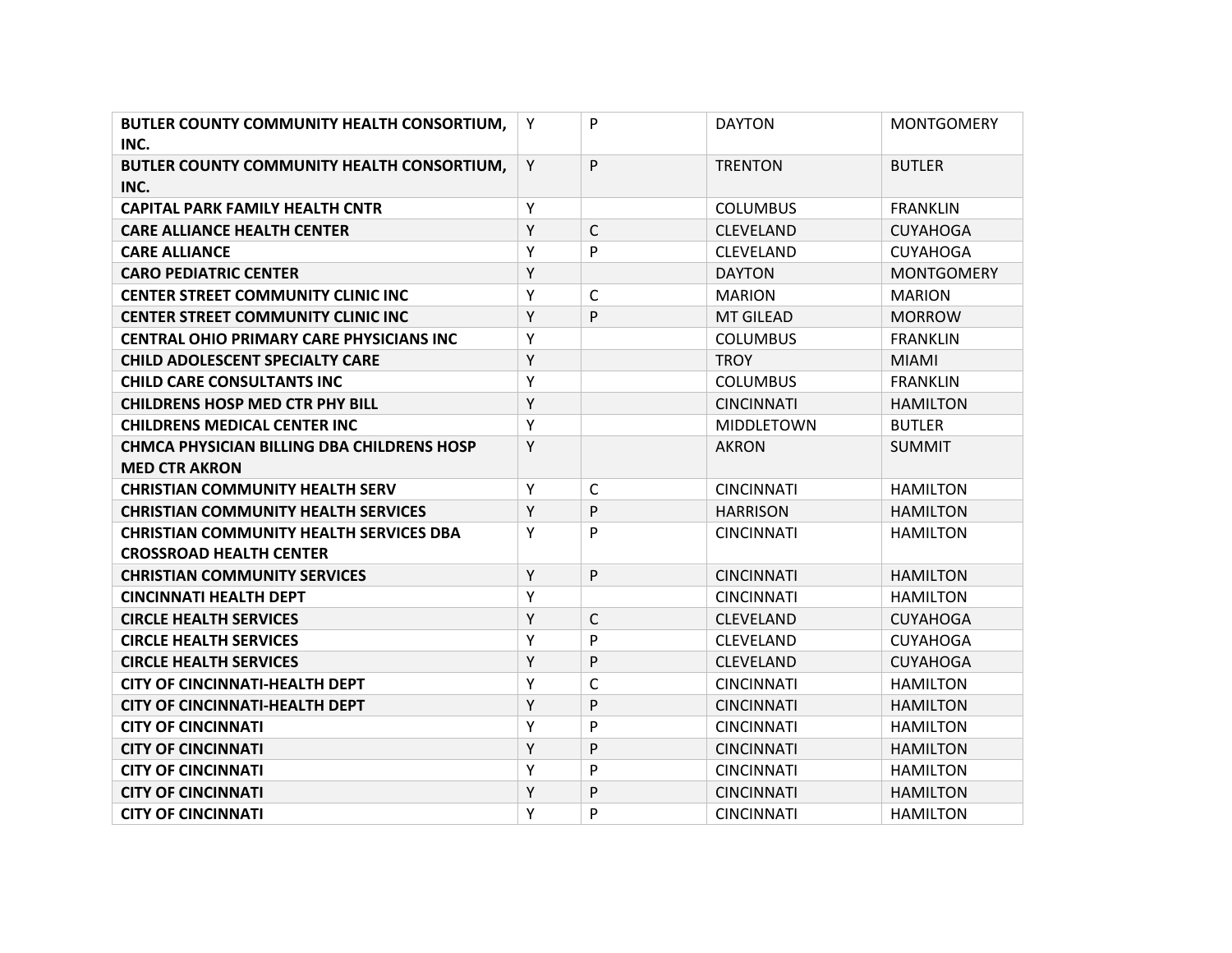| <b>CITY OF CINCINNATI</b>                                           | Y            | P            | <b>CINCINNATI</b>      | <b>HAMILTON</b>   |
|---------------------------------------------------------------------|--------------|--------------|------------------------|-------------------|
| <b>CITY OF CINCINNATI</b>                                           | Υ            | P            | <b>CINCINNATI</b>      | <b>HAMILTON</b>   |
| <b>CITY OF CINCINNATI</b>                                           | Y            | P            | <b>CINCINNATI</b>      | <b>HAMILTON</b>   |
| <b>CITY OF CINCINNATI</b>                                           | Υ            | P            | <b>CINCINNATI</b>      | <b>HAMILTON</b>   |
| <b>CITY OF CINCINNATI</b>                                           | Υ            | P            | <b>CINCINNATI</b>      | <b>HAMILTON</b>   |
| <b>CITY OF CINCINNATI</b>                                           | Υ            | P            | <b>CINCINNATI</b>      | <b>HAMILTON</b>   |
| <b>CITY OF CINCINNATI</b>                                           | Υ            | P            | <b>CINCINNATI</b>      | <b>HAMILTON</b>   |
| <b>CITY OF CINCINNATI-HEALTH DEPT</b>                               | Υ            | C            | <b>CINCINNATI</b>      | <b>HAMILTON</b>   |
| <b>CITY OF CINCINNATI-HEALTH DEPT</b>                               | Y            | P            | <b>CINCINNATI</b>      | <b>HAMILTON</b>   |
| <b>CITY OF CINCINNATI-HEALTH DEPT</b>                               | Υ            |              | <b>CINCINNATI</b>      | <b>HAMILTON</b>   |
| <b>CITY OF CINCINNATI-HEALTH DEPT</b>                               | Y            |              | <b>CINCINNATI</b>      | <b>HAMILTON</b>   |
| <b>COLBERT FAMILY HEALTH &amp; WELL</b>                             | Υ            |              | <b>TROTWOOD</b>        | <b>MONTGOMERY</b> |
| <b>COLUMBUS NEIGHBORHOOD HEALTH CENTER, INC.</b>                    | Y            | $\mathsf{C}$ | <b>COLUMBUS</b>        | <b>FRANKLN</b>    |
| <b>COLUMBUS NEIGHBORHOOD HEALTH CENTER, INC.</b>                    | Υ            | P            | <b>COLUMBUS</b>        | <b>FRANKLIN</b>   |
| <b>COLUMBUS NEIGHBORHOOD HEALTH CENTER, INC.</b>                    | Υ            | P            | <b>CIRCLEVILLE</b>     | <b>PICKAWAY</b>   |
| <b>COLUMBUS NEIGHBORHOOD HEALTH CENTER, INC.</b>                    | Y            | P            | <b>COLUMBUS</b>        | <b>FRANKLIN</b>   |
| <b>COLUMBUS NEIGHBORHOOD HEALTH CENTER, INC.</b>                    | Y            | P            | <b>COLUMBUS</b>        | <b>FRANKLIN</b>   |
| <b>COLUMBUS NEIGHBORHOOD HEALTH CENTER, INC.</b>                    | Υ            | P            | <b>COLUMBUS</b>        | <b>FRANKLIN</b>   |
| <b>COLUMBUS NEIGHBORHOOD HEALTH CENTER, INC.</b>                    | Y            | P            | <b>COLUMBUS</b>        | <b>FRANKLIN</b>   |
| <b>COMMUNITY ACTION AGENCY OF COLUMBIANA</b><br><b>COUNTY INC</b>   | $\mathsf{N}$ | $\mathsf{C}$ | <b>LISBON</b>          | COLUMBIANA        |
| <b>COMMUNITY ACTION AGENCY OF COLUMBIANA</b><br><b>COUNTY INC</b>   | $\mathsf{N}$ | P            | SALINEVILLE            | COLUMBIANA        |
| <b>COMMUNITY ACTION AGENCY OF COLUMBIANA</b><br><b>COUNTY, INC.</b> | $\mathsf{N}$ | P            | <b>EAST LIVERPOOL</b>  | COLUMBIANA        |
| <b>COMMUNITY ACTION COMMITTEE PIKE</b>                              | Y            | C            | <b>WAVERLY</b>         | <b>PIKE</b>       |
| <b>COMMUNITY ACTION COM OF PIKE CO</b>                              | Υ            | P            | <b>WEST PORTSMOUTH</b> | <b>SCIOTO</b>     |
| <b>COMMUNITY ACTION COMMITTEE OF PIKE COUNTY</b>                    | Y            | P            | PORTSMOUTH             | <b>SCIOTO</b>     |
| <b>COMMUNITY ACTION COMMITTEE OF PIKE COUNTY</b>                    | Υ            | P            | <b>MANCHESTER</b>      | <b>SCIOTO</b>     |
| <b>COMMUNITY ACTION COMMITTEE OF PIKE COUNTY</b>                    | Υ            | P            | <b>JACKSON</b>         | <b>JACKSON</b>    |
| <b>COMMUNITY ACTION COMMITTEE OF PIKE COUNTY</b>                    | Υ            | P            | <b>PIKETON</b>         | <b>PIKE</b>       |
| <b>COMMUNITY AND RURAL HEALTH SERVICES</b>                          | Υ            |              | <b>FREMONT</b>         | SANDUSKY          |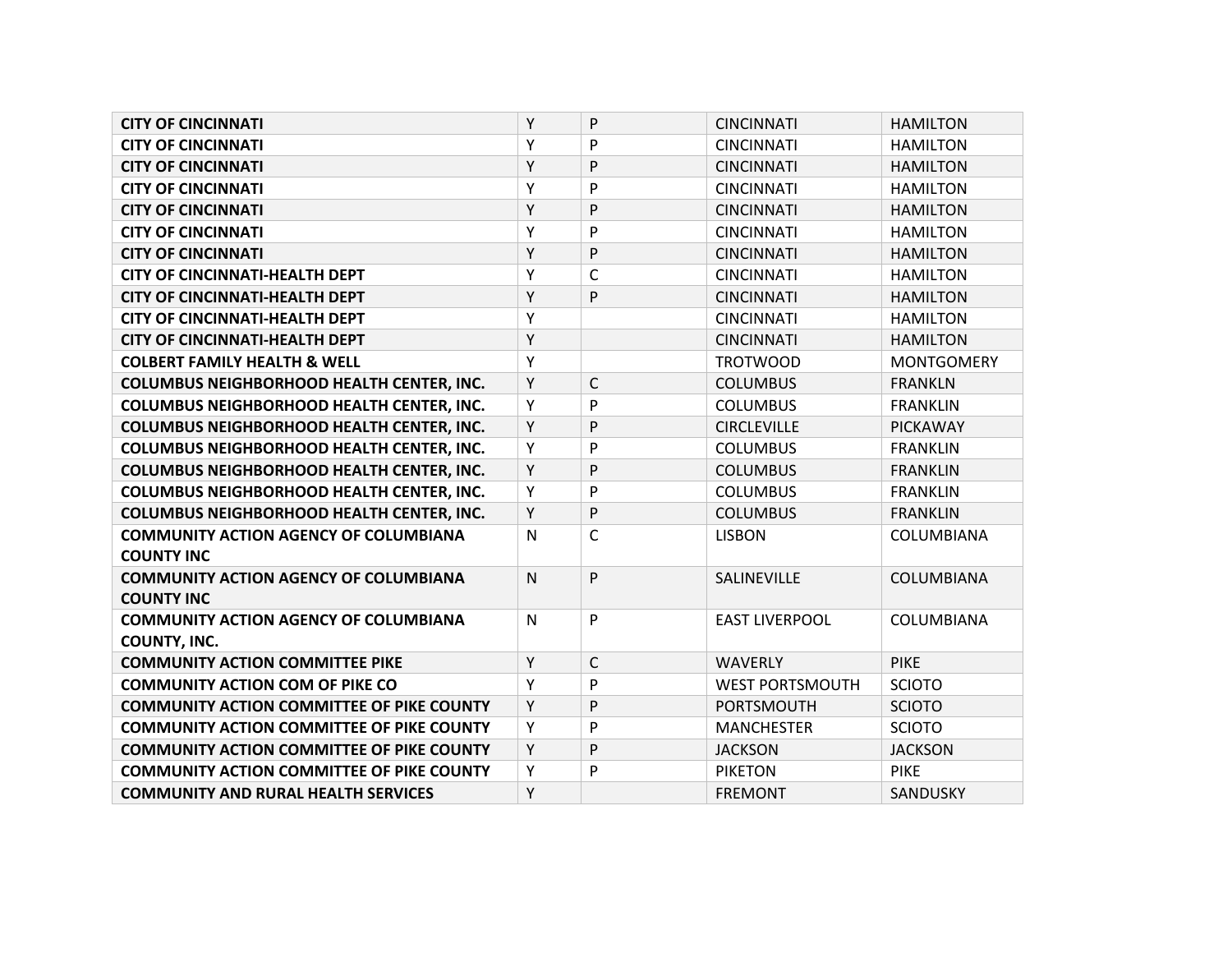| <b>COMMUNITY HEALTH &amp; WELLNESS PARTNERS OF</b> | Y            | C            | <b>WEST LIBERTY</b>  | <b>LOGAN</b>      |
|----------------------------------------------------|--------------|--------------|----------------------|-------------------|
| <b>LOGAN COUN</b>                                  |              |              |                      |                   |
| <b>COMMUNITY HEALTH &amp; WELLNESS PARTNERS OF</b> | Y            | P            | <b>BELLEFONTAINE</b> | <b>LOGAN</b>      |
| <b>LOGAN COUN</b>                                  |              |              |                      |                   |
| <b>COMMUNITY HEALTH CARE INC</b>                   | Υ            |              | <b>CANAL FULTON</b>  | <b>STARK</b>      |
| <b>COMMUNITY HEALTH CENTERS OF GREATER DAYTON</b>  | Y            | $\mathsf{C}$ | <b>DAYTON</b>        | <b>MONTGOMERY</b> |
| <b>COMMUNITY HEALTH CENTERS OF GREATER DAYTON</b>  | Υ            | P            | <b>DAYTON</b>        | <b>MONTGOMERY</b> |
| <b>COMMUNITY HEALTH CENTERS OF GREATER DAYTON</b>  | Y            | P            | <b>MIAMISBURG</b>    | <b>MONTGOMERY</b> |
| <b>COMMUNITY HEALTH CENTERS OF GREATER DAYTON</b>  | Υ            | P            | <b>DAYTON</b>        | <b>MONTGOMERY</b> |
| <b>COMMUNITY HEALTH CENTERS OF GREATER DAYTON</b>  | Υ            | P            | <b>DAYTON</b>        | <b>MONTGOMERY</b> |
| <b>COMMUNITY MENTAL HEALTHCARE INC.</b>            | $\mathsf{N}$ |              | <b>DOVER</b>         | TUSCARAWAS        |
| <b>COMPASS COMMUNITY HEALTH</b>                    | $\mathsf{N}$ | $\mathsf{C}$ | PORTSMOUTH           | <b>SCIOTO</b>     |
| <b>COMPASS COMMUNITY HEALTH</b>                    | N            | P            | PORTSMOUTH           | <b>SCIOTO</b>     |
| <b>COMPLETE HEALTHCARE FOR WOMEN</b>               | $\mathsf{N}$ |              | <b>COLUMBUS</b>      | <b>FRANKLIN</b>   |
| DAYTON CHILDREN'S SPECIALTY PHYSICIANS, INC.       | Υ            |              | <b>DAYTON</b>        | <b>MONTGOMERY</b> |
| <b>ERIE COUNTY OFFICE OF AUDITOR</b>               | Y            |              | SANDUSKY             | <b>ERIE</b>       |
| <b>FAIRFIELD COMMUNITY HEALTH CENTER</b>           | Υ            | C            | LANCASTER            | <b>FAIRFIELD</b>  |
| <b>FAIRFIELD COMMUNITY HEALTH CENTER</b>           | Y            | P            | <b>BALTIMORE</b>     | <b>FAIRFIELD</b>  |
| <b>FAIRFIELD COMMUNITY HEALTH CTR</b>              | Υ            | P            | LANCASTER            | <b>FAIRFIELD</b>  |
| <b>FAIRFIELD HEALTHCARE PROFESSIONALS INC</b>      | Υ            |              | <b>LANCASTER</b>     | <b>FAIRFIELD</b>  |
| <b>FAMILY HEALTH CARE OF NORTHWEST</b>             | Υ            |              | <b>VAN WERT</b>      | <b>VAN WERT</b>   |
| <b>FAMILY HEALTH SVCS</b>                          | Y            | C            | <b>GREENVILLE</b>    | <b>DARKE</b>      |
| <b>FAMILY HEALTH SERV OF DARKE CO</b>              | Υ            | P            | ARCANUM              | <b>DARKE</b>      |
| <b>FAMILY HEALTH SERV OF DARKE CO</b>              | Y            | P            | <b>VERSAILLES</b>    | <b>DARKE</b>      |
| FAMILY HEALTH SERVICES OF DARKE COUNTY, INC.       | Υ            | P            | <b>NEW MADISON</b>   | <b>DARKE</b>      |
| <b>FISHER-TITUS MEDICAL CARE LLC</b>               | Υ            |              | <b>NORWALK</b>       | <b>HURON</b>      |
| <b>FIVE RIVERS HEALTH CENTERS</b>                  | Υ            | $\mathsf{C}$ | <b>DAYTON</b>        | <b>MONTGOMERY</b> |
| <b>FIVE RIVERS HEALTH CENTERS</b>                  | Υ            | P            | <b>DAYTON</b>        | <b>MONTGOMERY</b> |
| <b>FIVE RIVERS HEALTH CENTERS</b>                  | Υ            | P            | <b>DAYTON</b>        | <b>MONTGOMERY</b> |
| <b>FIVE RIVERS HEALTH CENTERS</b>                  | Υ            | P            | <b>DAYTON</b>        | <b>MONTGOMERY</b> |
| <b>FIVE RIVERS HEALTH CENTERS</b>                  | Υ            | P            | <b>DAYTON</b>        | <b>MONTGOMERY</b> |
| <b>FIVE RIVERS HEALTH CENTERS</b>                  | Υ            | P            | <b>XENIA</b>         | <b>GREENE</b>     |
| <b>FIVE RIVERS HEALTH CENTERS</b>                  | Υ            | P            | <b>XENIA</b>         | <b>GREENE</b>     |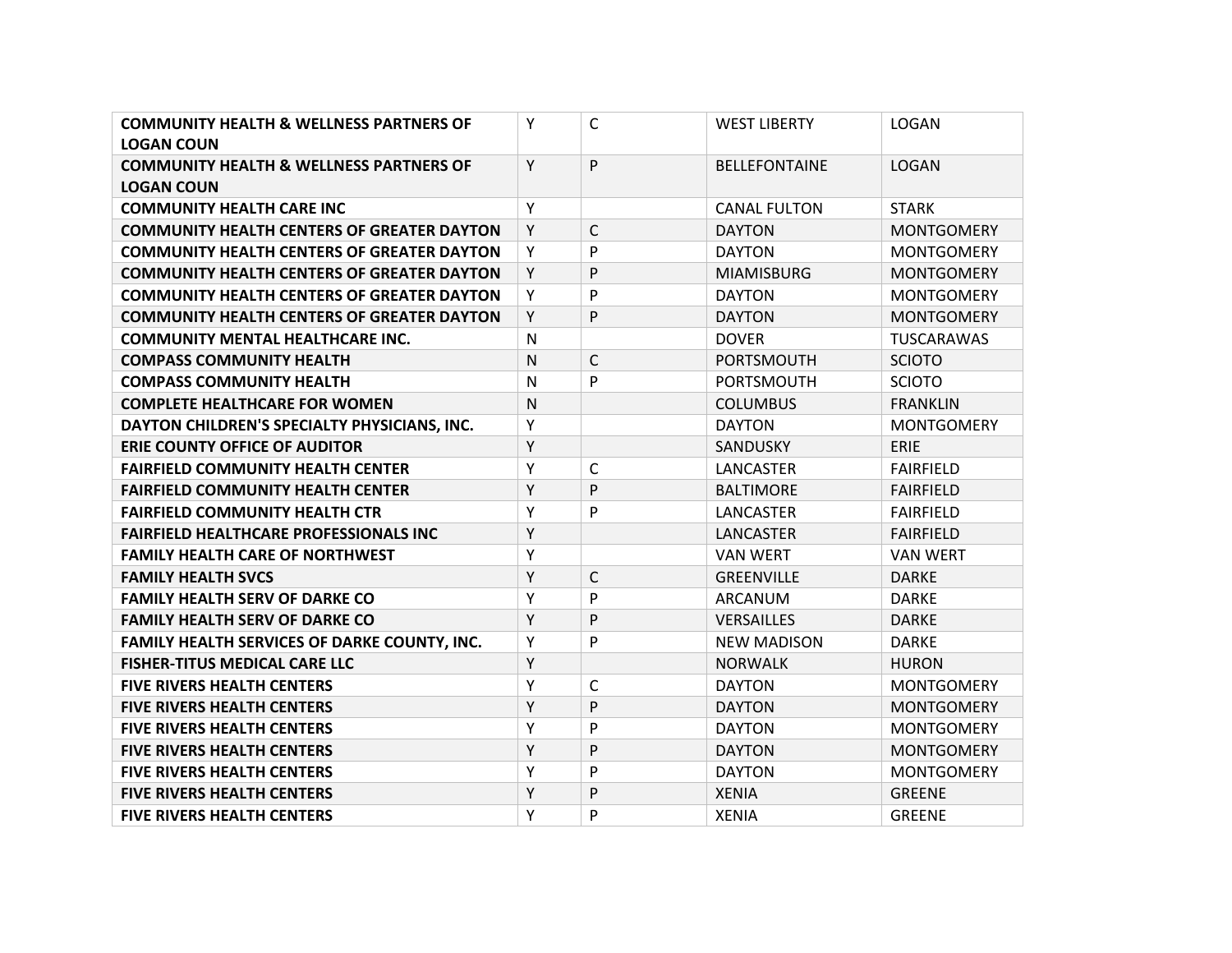| <b>FOREST HILLS PEDIATRICS</b>                                                              | Y            |              | <b>CINCINNATI</b>                       | <b>HAMILTON</b>  |
|---------------------------------------------------------------------------------------------|--------------|--------------|-----------------------------------------|------------------|
| <b>FRANKLIN PARK PEDIATRICS INC</b>                                                         | Y            |              | <b>TOLEDO</b>                           | <b>LUCAS</b>     |
| <b>GATEWAY WELLNESS CENTER LLC</b>                                                          | $\mathsf{N}$ |              | <b>COLUMBUS</b>                         | <b>FRANKLIN</b>  |
| <b>GENESIS PRIMARY CARE PHYSICIANS LLC</b>                                                  | $\mathsf{N}$ |              | ZANESVILLE                              | <b>MUSKINGUM</b> |
| <b>HEALTH PARTNERS OF WESTERN OHIO</b>                                                      | Y            | $\mathsf{C}$ | <b>LIMA</b>                             | <b>ALLEN</b>     |
| <b>HEALTH PARTNERS OF WESTERN OHIO</b>                                                      | Υ            | P            | <b>TOLEDO</b>                           | <b>LUCAS</b>     |
| <b>HEALTH PARTNERS OF WESTERN OHIO</b>                                                      | Y            | P            | <b>BRYAN</b>                            | <b>WILLIAMS</b>  |
| <b>HEALTH PARTNERS OF WESTERN OHIO</b>                                                      | Υ            | P            | <b>KENTON</b>                           | <b>HARDIN</b>    |
| <b>HEALTH PARTNERS OF WESTERN OHIO</b>                                                      | Y            | P            | <b>LIMA</b>                             | <b>ALLEN</b>     |
| <b>HEALTH PARTNERS OF WESTERN OHIO</b>                                                      | Υ            | P            | <b>TIFFIN</b>                           | <b>SENECA</b>    |
| <b>HEALTH PARTNERS OF WESTERN OHIO</b>                                                      | Υ            | P            | <b>TOLEDO</b>                           | <b>LUCAS</b>     |
| <b>HEALTH PARTNERS OF WESTERN OHIO</b>                                                      | Υ            | P            | <b>TOLEDO</b>                           | <b>LUCAS</b>     |
| <b>HEALTH PARTNERS OF WESTERN OHIO</b>                                                      | Y            | P            | <b>NEW CARLISLE</b>                     | <b>CLARK</b>     |
| <b>HEALTH PARTNERS OF WESTERN OHIO DBA SPARTAN</b>                                          | Υ            | P            | <b>LIMA</b>                             | <b>ALLEN</b>     |
| <b>HEALTH CENTER</b>                                                                        |              |              |                                         |                  |
| HEALTH PROFESSIONALS OF HOLMES COUNTY INC                                                   | Y            |              | <b>MILLERSBURG</b>                      | <b>HOLMES</b>    |
| <b>DBA POMERENE FAMILY CARE</b>                                                             |              |              |                                         |                  |
| <b>HEALTHRIDGE MEDICAL CENTER</b>                                                           | Υ            |              | <b>CAMPBELL</b>                         | <b>MAHONING</b>  |
| HEALTHSOURCE OF OHIO, INC DBA BATAVIA FAMILY<br><b>PRACTICE</b>                             | Y            | $\mathsf{C}$ | <b>BETEVIA</b>                          | <b>CLERMONT</b>  |
| <b>HEALTHSOURCE OF OHIO, INC</b>                                                            | Υ            | P            | <b>CINCINNATI</b>                       | <b>CLERMONT</b>  |
| HEALTHSOURCE OF OHIO, INC. DBA HEALTHSOURCE:<br><b>LEBANON</b>                              | Y            | P            | LEBANON                                 | <b>WARREN</b>    |
| HEALTHSOURCE OF OHIO, INC. DBA HEALTHSOURCE:<br><b>MT. ORAB</b>                             | Υ            | P            | <b>MOUNT ORAB</b>                       | <b>BROWN</b>     |
| HEALTHSOURCE OF OHIO, INC. DBA HEALTHSOURCE:<br><b>MT. WASHINGTON</b>                       | Υ            | P            | <b>CINCINNATI</b>                       | <b>CLERMONT</b>  |
| HEALTHSOURCE OF OHIO, INC. DBA HEALTHSOURCE:<br><b>WASHINGTON COURT HOUSE FAMILY PRACTI</b> | Υ            | P            | <b>WASHINGTON COURT</b><br><b>HOUSE</b> | <b>FAYETTE</b>   |
| HEALTHSOURCE OF OHIO, INC. DBA HEALTHSOURCE:<br><b>WILMINGTON</b>                           | Y            | P            | <b>WILMINGTON</b>                       | <b>CLINTON</b>   |
| HEALTHSOURCE OF OHIO, INC DBA HEALTHSOURCE:<br><b>GEORGETOW PEDIATRICS</b>                  | Υ            | P            | <b>GEORGETOWN</b>                       | <b>BROWN</b>     |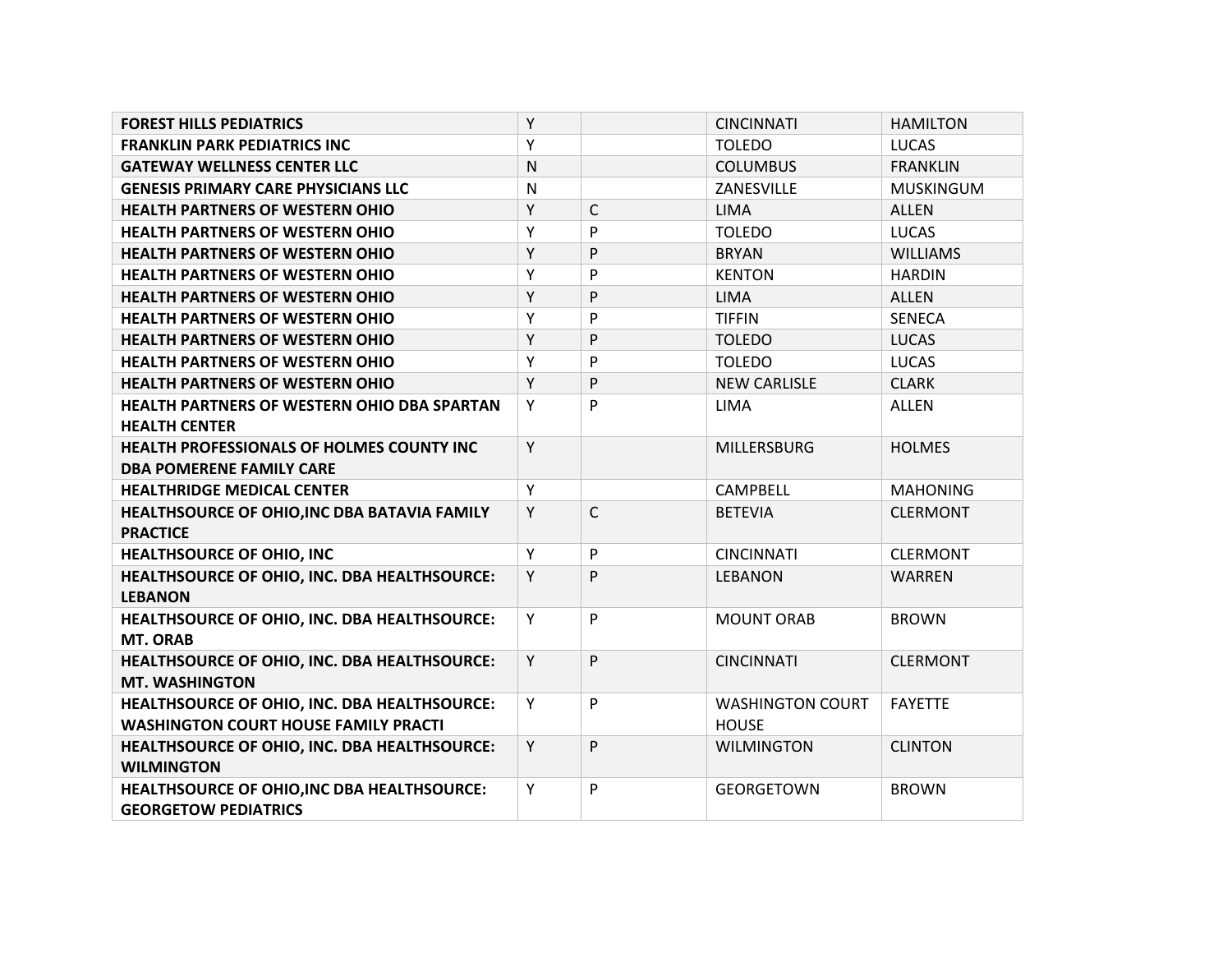| <b>HEALTHSOURCE OF OHIO, INC DBA HEALTHSOURCE:</b>  | Y | P            | <b>HILLSBORO</b>         | <b>HIGHLAND</b> |
|-----------------------------------------------------|---|--------------|--------------------------|-----------------|
| <b>HILLSBORO HEALTH CENTER</b>                      |   |              |                          |                 |
| <b>HEALTHSOURCE OF OHIO, INC DBA HEALTHSOURCE:</b>  | Y | P            | LOVELAND                 | <b>CLERMONT</b> |
| <b>LOVELAND</b>                                     |   |              |                          |                 |
| HEALTHSOURCE OF OHIO, INC DBA HEALTHSOURCE:         | Y | P            | <b>NEW RICHMOND</b>      | <b>CLERMONT</b> |
| <b>NEW RICHMOND FAMILY PRACTICE</b>                 |   |              |                          |                 |
| <b>HEALTHSOURCE OF OHIO, INC DBA HEALTHSOURCE:</b>  | Y | P            | SEAMAN                   | <b>ADAMS</b>    |
| <b>SEAMAN</b>                                       |   |              |                          |                 |
| <b>HEART OF OHIO FAMILY HEALTH CENTERS</b>          | Y |              | <b>COLUBMUS</b>          | <b>FRANKLIN</b> |
| <b>HOLZER CLINIC LLC</b>                            | Y |              | <b>GALLIPOLIS</b>        | <b>GALLIA</b>   |
| HOPEWELL HEALTH CENTERS INC                         | Y |              | <b>CHILLICOTHE</b>       | <b>ROSS</b>     |
| <b>IBRAHIM S ELSHEIKH MD INC</b>                    | Υ |              | <b>CLEVELAND HEIGHTS</b> | <b>CUYAHOGA</b> |
| <b>IRONTON LAWRENCE COUNTY CAO</b>                  | Υ | $\mathsf{C}$ | <b>IRONTON</b>           | LAWRENCE        |
| <b>IRONTON &amp; LAWRENCE COUNTY AREA COMMUNITY</b> | Υ | P            | <b>PROCTORVILLE</b>      | <b>LAWRENCE</b> |
| <b>ACTION OR PROCTORVILLE HEALTH CARE CENTER</b>    |   |              |                          |                 |
| <b>IRONTON LAWRENCE COUNTY CAO DBA FAMILY</b>       | Y | P            | <b>CHESAPEAKE</b>        | <b>LAWRENCE</b> |
| <b>MEDICAL CENTERS</b>                              |   |              |                          |                 |
| SOUTH POINT FAMILY MEDICAL DBA IRONTON              | Y | P            | <b>SOUTH POINT</b>       | LAWRENCE        |
| <b>LAWRENCE COUNTY CAO</b>                          |   |              |                          |                 |
| <b>JAMES A GOTTFRIED MD INC</b>                     | Υ |              | <b>NORWALK</b>           | <b>HURON</b>    |
| <b>JAMES T LIANG</b>                                | Υ |              | <b>PARMA</b>             | <b>CUYAHOGA</b> |
| <b>JTDM FAMILY PRACTICE LLC</b>                     | Y |              | <b>SAINT MARYS</b>       | <b>AUGLAIZE</b> |
| KNOX COUNTY GENERAL HEALTH DISTRICT                 | N |              | <b>MOUNT VERNON</b>      | <b>KNOX</b>     |
| LIMA MEMORIAL PROFESSIONAL CORPORATION              | Υ |              | <b>LIMA</b>              | <b>ALLEN</b>    |
| <b>LORAIN CTY HEALTH &amp; DENTISTRY</b>            | Υ | C            | LORAIN                   | LORAIN          |
| <b>LORAIN COUNTY HEALTH &amp; DENTISTRY</b>         | Υ | P            | <b>ELYRIA</b>            | LORAIN          |
| <b>LORAIN COUNTY HEALTH &amp; DENTISTRY</b>         | Υ | P            | <b>ELYRIA</b>            | LORAIN          |
| <b>LORAIN COUNTY HEALTH &amp; DENTISTRY</b>         | Υ | P            | <b>OBERLIN</b>           | LORAIN          |
| <b>LORAIN CTY HEALTH &amp; DENTISTRY</b>            | Υ | P            | <b>LORAIN</b>            | LORAIN          |
| LOWER LIGHTS CHRISTIAN HEALTH CENTER INC            | Υ | $\mathsf{C}$ | <b>COLUMBUS</b>          | <b>FRANKLIN</b> |
| LOWER LIGHTS CHRISTIAN HEALTH CENTER INC            | Υ | P            | <b>COLUMBUS</b>          | <b>FRANKLIN</b> |
| LOWER LIGHTS CHRISTIAN HEALTH CENTER INC            | Υ | P            | WESTERVILLE              | <b>FRANKLIN</b> |
| <b>LOWER LIGHTS CHRISTIAN HEALTH CENTER INC</b>     | Υ | P            | <b>MARYSVILLE</b>        | <b>UNION</b>    |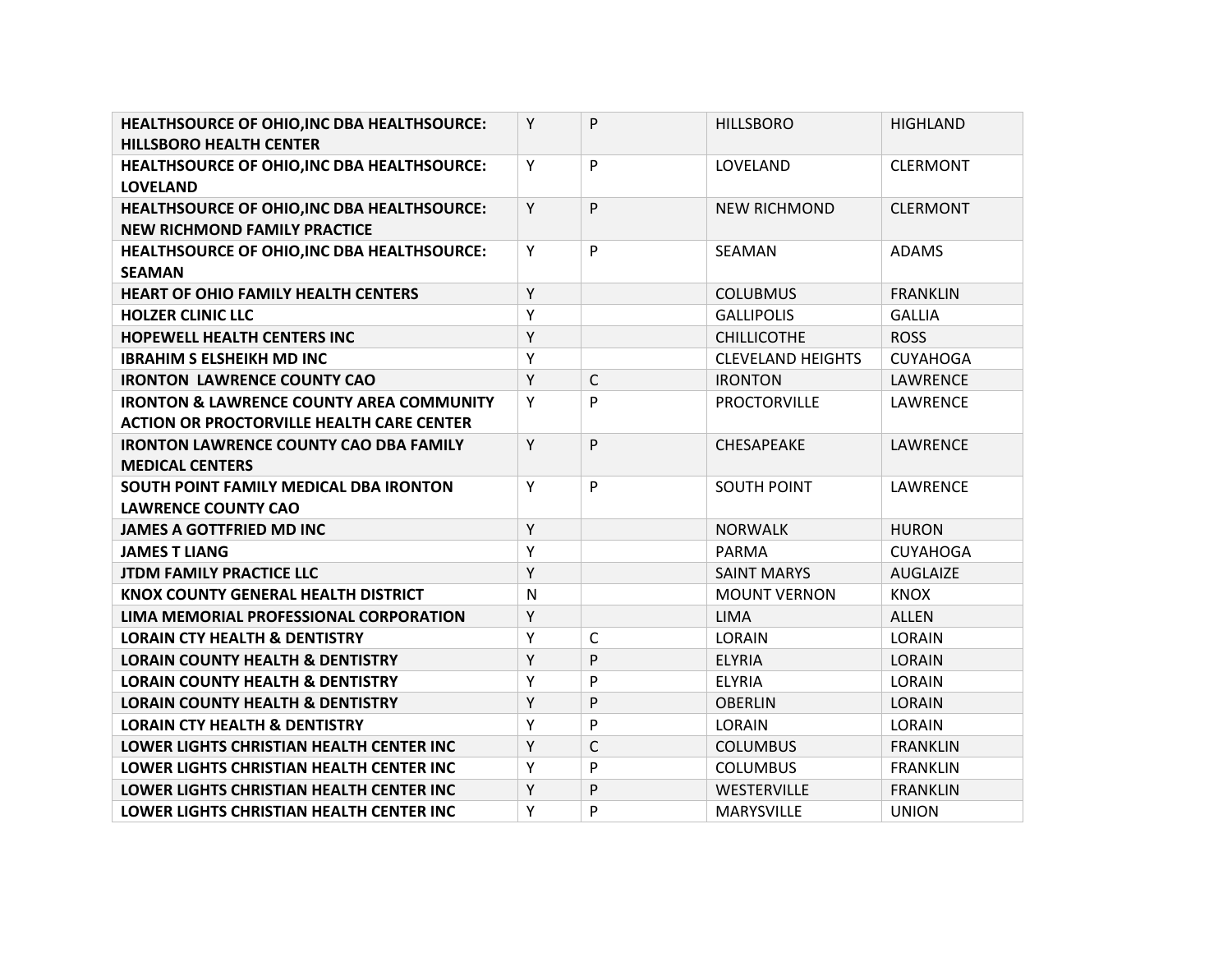| <b>LOWER LIGHTS NURSING CENTER</b>                       | Y | P            | <b>COLUMBUS</b>      | <b>FRANKLIN</b>   |
|----------------------------------------------------------|---|--------------|----------------------|-------------------|
| <b>MARGARET B SHIPLEY CHILD HEALTH CLINIC INC</b>        | Y |              | <b>CANTON</b>        | <b>STARK</b>      |
| <b>MARIETTA MEM HOSPITAL</b>                             | Y |              | <b>MARIETTA</b>      | <b>WASHINGTON</b> |
| <b>MARION AREA PHYSICIANS, LLC</b>                       | N |              | <b>MARION</b>        | <b>MARION</b>     |
| <b>MARY RUTAN HOSPITAL</b>                               | Y |              | <b>BELLEFONTAINE</b> | <b>LOGAN</b>      |
| <b>MED CARE GROUP INC</b>                                | Υ |              | PARMA HEIGHTS        | <b>CUYAHOGA</b>   |
| <b>MEDF PHYSICIANS CORPORATION</b>                       | Y |              | <b>COLDWATER</b>     | <b>MERCER</b>     |
| <b>MEMORIAL PROFESSIONAL SERVICES</b>                    | Y |              | <b>FREMONT</b>       | SANDUSKY          |
| <b>MERCY HEALTH PHYSICIANS CINCINNATI LLC</b>            | Y |              | <b>CINCINNATI</b>    | <b>HAMILTON</b>   |
| <b>MERCY HEALTH PHYSICIANS LIMA LLC</b>                  | Υ |              | <b>LIMA</b>          | <b>ALLEN</b>      |
| <b>MERCY HEALTH PHYSICIANS LORAIN LLC</b>                | Y |              | <b>AMHERST</b>       | <b>LORAIN</b>     |
| <b>MERCY HEALTH PHYSICIANS YOUNGSTOWN LLC</b>            | Υ |              | YOUNGSTOWN           | <b>MAHONING</b>   |
| <b>MERCY MEDICAL PARTNERS NORTHERN REGION LLC</b>        | Y |              | <b>DEFIANCE</b>      | <b>DEFIANCE</b>   |
| <b>MERCY PROFESSIONAL CARE CORP</b>                      | N |              | <b>CANTON</b>        | <b>STARK</b>      |
| <b>METROHEALTH SYSTEM</b>                                | Y |              | <b>CLEVELAND</b>     | <b>CUYAHOGA</b>   |
| <b>MOUNT CARMEL - OSU PHYSICIAN ALLIANCE LLC</b>         | Υ |              | <b>LONDON</b>        | <b>MADISON</b>    |
| <b>MUSKINGUM VALLEY HEALTH CENTERS</b>                   | Υ | C            | <b>CAMBRIDGE</b>     | <b>GUERNSEY</b>   |
| <b>MUSKINGUM VALLEY HEALTH CENTERS</b>                   | Υ | P            | ZANESVILLE           | <b>MUSKINGUM</b>  |
| <b>MUSKINGUM VALLEY HEALTH CENTERS</b>                   | Υ | P            | <b>COSHOCTON</b>     | <b>COSHOCTON</b>  |
| <b>MUSKINGUM VALLEY HEALTH CENTERS</b>                   | Υ | P            | <b>MALTA</b>         | <b>MORGAN</b>     |
| <b>MUSKINGUM VALLEY HEALTH CTRS</b>                      | Y |              | ZANESVILLE           | <b>MUSKINGUM</b>  |
| <b>NATIONWIDE CHILDRENS HOSPITAL</b>                     | Y |              | <b>COLUMBUS</b>      | <b>FRANKLIN</b>   |
| NEIGHBORHOOD HEALTH ASSOCIATION OF TOLEDO,<br><b>INC</b> | Y | $\mathsf{C}$ | <b>TOLEDO</b>        | <b>LUCAS</b>      |
| <b>NAVARRE PARK FAMILY CARE CENTER</b>                   | Υ | P            | <b>TOLEDO</b>        | <b>LUCAS</b>      |
| NEIGHBORHOOD HEALTH ASSOCIATION OF TOLEDO,<br><b>INC</b> | Y | P            | <b>TOLEDO</b>        | <b>LUCAS</b>      |
| <b>NEIGHBORHOOD HEALTH CARE INC</b>                      | Υ | $\mathsf{C}$ | <b>CLEVELAND</b>     | <b>CUYAHOGA</b>   |
| <b>NEIGHBORHOOD HEALTH CARE INC</b>                      | Y | P            | <b>CLEVELAND</b>     | <b>CUYAHOGA</b>   |
| <b>NEIGHBORHOOD HEALTH CARE INC</b>                      | Υ | P            | <b>CLEVELAND</b>     | <b>CUYAHOGA</b>   |
| <b>NEIGHBORHOOD HEALTH CARE INC</b>                      | Υ | P            | <b>CLEVELAND</b>     | <b>CUYAHOGA</b>   |
| NEIGHBORHOOD HEALTH CARE INC DBA                         | Υ | P            | <b>CLEVELAND</b>     | <b>CUYAHOGA</b>   |
| <b>NEIGHBORHOOD FAMILY PRACTICE</b>                      |   |              |                      |                   |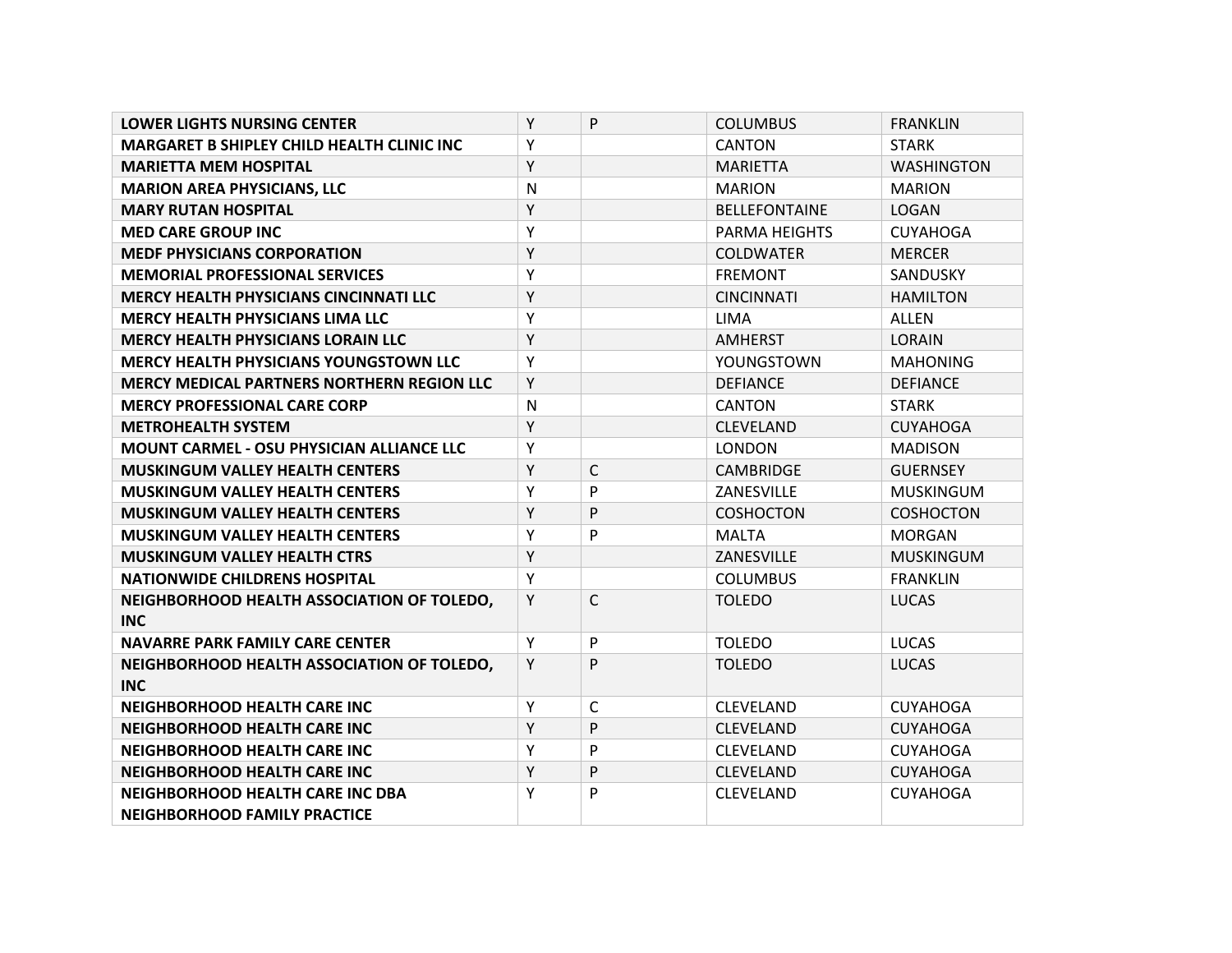| <b>NEIGHBORHOOD HEALTH CARE INCORPORATED</b>    | Y            | P            | <b>CLEVELAND</b>    | <b>CUYAHOGA</b>   |
|-------------------------------------------------|--------------|--------------|---------------------|-------------------|
| NEIGHBORHOOD HEALTH CARE INCORPORATED           | Υ            | P            | <b>CLEVELAND</b>    | <b>CUYAHOGA</b>   |
| <b>NEIGHBORHOOD HEALTH CARE INCORPORATED</b>    | Y            | P            | <b>CLEVELAND</b>    | <b>CUYAHOGA</b>   |
| NEIGHBORHOOD HEALTH CARE INCORPORATED DBA       | Υ            | P            | <b>CLEVELAND</b>    | <b>CUYAHOGA</b>   |
| <b>NEIGHBORHOOD FAMILY PRACTICE</b>             |              |              |                     |                   |
| <b>NEIGHBORHOOD PEDIATRICS LLC</b>              | Υ            |              | <b>LAKEWOOD</b>     | <b>CUYAHOGA</b>   |
| <b>NORTH COAST PROFESSIONAL CO LLC</b>          | Υ            |              | <b>SANDUSKY</b>     | ERIE              |
| <b>NORTHEAST CIN PEDIATRIC ASSOC</b>            | Υ            |              | <b>MASON</b>        | <b>WARREN</b>     |
| <b>NORTHEAST OH NEIGHBORHOOD HLTH</b>           | Υ            | C            | <b>CLEVELAND</b>    | <b>CUYAHOGA</b>   |
| <b>NORTHEAST OH NEIGHBORHOOD HLTH</b>           | Y            | P            | <b>CLEVELAND</b>    | <b>CUYAHOGA</b>   |
| <b>NORTHEAST OH NEIGHBORHOOD HLTH</b>           | Υ            | P            | <b>CLEVELAND</b>    | <b>CUYAHOGA</b>   |
| <b>NORTHEAST OH NEIGHBORHOOD HLTH</b>           | Υ            | $\mathsf{P}$ | <b>CLEVELAND</b>    | <b>CUYAHOGA</b>   |
| <b>NORTHEAST OH NEIGHBORHOOD HLTH</b>           | Υ            | P            | <b>CLEVELAND</b>    | <b>CUYAHOGA</b>   |
| <b>NORTHERN OHIO MED SPECIALISTS</b>            | Y            |              | SANDUSKY            | ERIE              |
| OHIO NORTH EAST HEALTH SYSTEMS, INC             | Υ            | $\mathsf{C}$ | YOUNGSTOWN          | <b>MAHONING</b>   |
| OHIO NORTH EAST HEALTH SYSTEM                   | Υ            | P            | <b>ALLIANCE</b>     | <b>STARK</b>      |
| <b>OHIO NORTH EAST HEALTH SYSTEM</b>            | Υ            | P            | <b>WARREN</b>       | <b>TRUMBULL</b>   |
| OHIO NORTH EAST HEALTH SYSTEMS INC              | Υ            | P            | <b>WARREN</b>       | <b>TRUMBULL</b>   |
| OHIO NORTH EAST HEALTH SYSTEMS, INC             | Υ            | P            | <b>NEWTON FALLS</b> | TRUMBULL          |
| <b>YCHC INC</b>                                 | Υ            | P            | <b>WARREN</b>       | <b>TRUMBULL</b>   |
| <b>OHIO PEDIATRICS INC</b>                      | Υ            | C            | <b>KETTERING</b>    | <b>MONTGOMERY</b> |
| <b>OHIO PEDIATRICS INC</b>                      | Υ            | P            | <b>DAYTON</b>       | <b>MONTGOMERY</b> |
| OHIO PHYSICIAN PROFESSIONAL CORPORATION         | Υ            | C            | <b>CANTON</b>       | <b>STARK</b>      |
| <b>ORRVILLE HOSPITAL FOUNDATION</b>             | Y            | P            | <b>DALTON</b>       | <b>WAYNE</b>      |
| <b>OHIOHEALTH PHYSICIAN GROUP INC</b>           | ${\sf N}$    |              | <b>DUBLIN</b>       | <b>FRANKLIN</b>   |
| <b>ORRVILLE HOSPITAL FOUNDATION DBA AULTMAN</b> | Y            |              | <b>ORRVILLE</b>     | <b>WAYNE</b>      |
| <b>ORRVILLE DUNLAP FAMILY PHYSICIANS</b>        |              |              |                     |                   |
| <b>OSU FAMILY PRACTICE SERVICES</b>             | Y            |              | <b>COLUMBUS</b>     | <b>FRANKLIN</b>   |
| OSU GENERAL INTERNAL MEDICINE, LLC              | Υ            |              | <b>COLUMBUS</b>     | <b>FRANKLIN</b>   |
| <b>PARTNERS PHYSICIAN GROUP</b>                 | $\mathsf{N}$ |              | <b>AKRON</b>        | <b>SUMMIT</b>     |
| PEDIATRIC ASSOC OF LANCASTER                    | Υ            |              | LANCASTER           | <b>FAIRFIELD</b>  |
| PEDIATRIC ASSOCIATES INC                        | Υ            |              | <b>COLUMBUS</b>     | <b>FRANKLIN</b>   |
| PEDIATRIC ASSOCIATES OF MT. CARMEL, INC         | Y            |              | <b>CINCINNATI</b>   | <b>CLERMONT</b>   |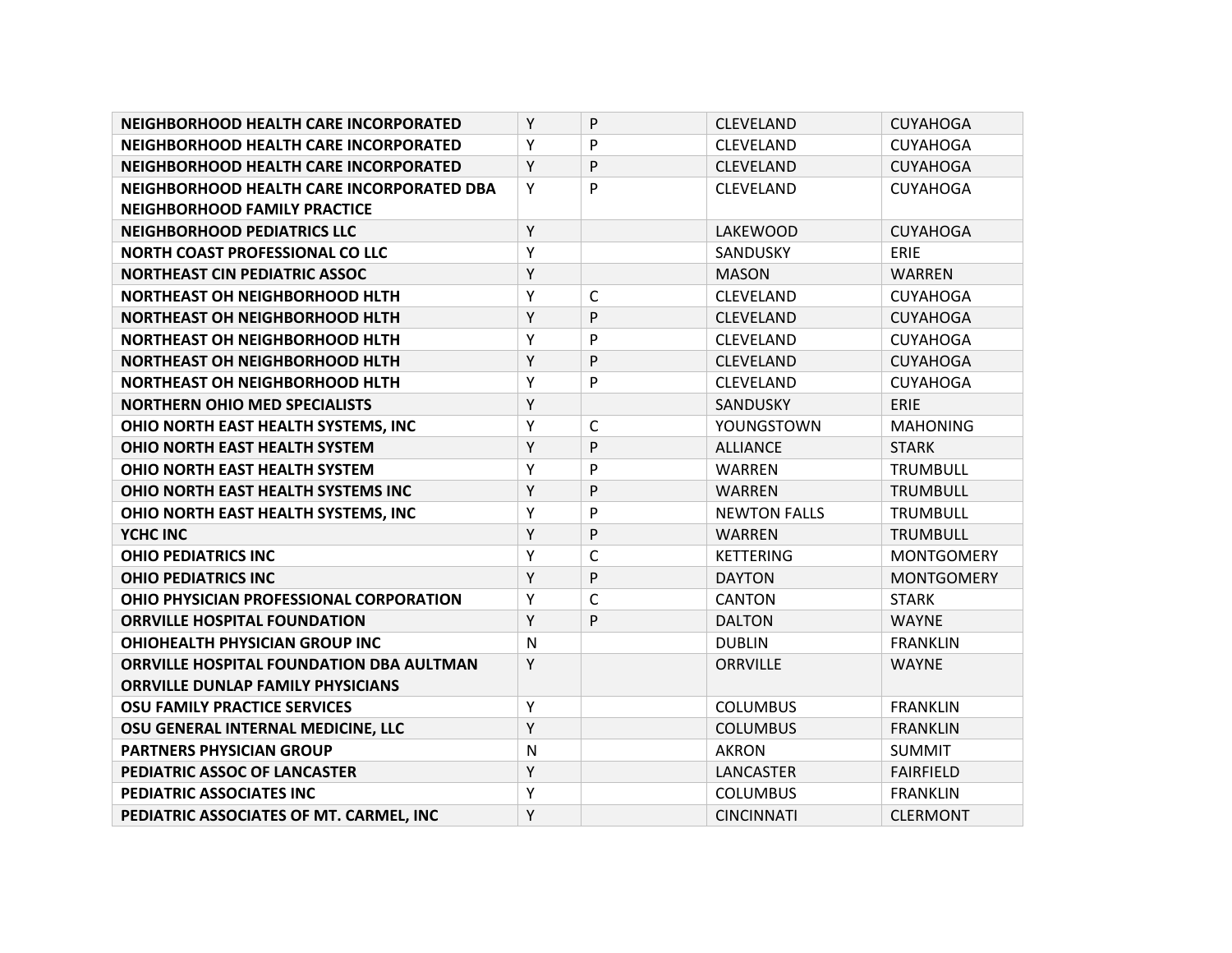| <b>PEDIATRIC CENTER INC</b>                   | Y            |              | <b>TOLEDO</b>            | <b>LUCAS</b>      |
|-----------------------------------------------|--------------|--------------|--------------------------|-------------------|
| PIONEER PHYSICIANS NETWORK INC                | $\mathsf{N}$ | C            | <b>UNIONTOWN</b>         | <b>STARK</b>      |
| <b>FAMILY PHYSICIANS INC</b>                  | $\mathsf{N}$ | P            | <b>NORTH CANTON</b>      | <b>STARK</b>      |
| PREMIER INTEGRATED MEDICAL ASSOCIATES, LTD    | Υ            | $\mathsf{C}$ | <b>DAYTON</b>            | <b>MONTGOMERY</b> |
| PREMIER INTEGRATED MEDICAL ASSOCIATES, LTD    | Υ            | P            | <b>ENGLEWOOD</b>         | <b>MONTGOMERY</b> |
| PREMIER INTEGRATED MEDICAL ASSOCIATES, LTD    | Y            | P            | <b>HUBER HEIGHTS</b>     | <b>MONTGOMERY</b> |
| PREMIER INTEGRATED MEDICAL ASSOCIATES, LTD    | Υ            | P            | <b>BEAVERCREEK</b>       | <b>GREENE</b>     |
| PREMIER INTEGRATED MEDICAL ASSOCIATES, LTD    | Υ            | P            | <b>KETTERING</b>         | <b>MONTGOMERY</b> |
| PREMIER PHYSICIANS CENTERS INC                | $\mathsf{N}$ |              | WESTLAKE                 | <b>CUYAHOGA</b>   |
| <b>PREMIUM PEDIATRICS INC</b>                 | Υ            |              | <b>NILES</b>             | <b>TRUMBULL</b>   |
| PROMEDICA CENTRAL PHYSICIANS LLC              | Υ            |              | <b>TOLEDO</b>            | <b>LUCAS</b>      |
| PROVIDENCE MEDICAL GROUP INC                  | Υ            |              | <b>MORAINE</b>           | <b>MONTGOMERY</b> |
| <b>RACHEL M GARBER, MD</b>                    | Υ            |              | <b>SOUTH EUCLID</b>      | <b>CUYAHOGA</b>   |
| <b>RAMZIEH AZMEH</b>                          | Y            |              | <b>KETTERING</b>         | <b>MONTGOMERY</b> |
| <b>ROCKING HORSE CHILDREN'S HEALTH CENTER</b> | Y            | $\mathsf{C}$ | SPRINGFIELD              | <b>CLARK</b>      |
| <b>ROCKING HORSE CHILDREN'S HEALTH CENTER</b> | Y            | P            | <b>LONDON</b>            | <b>MADISON</b>    |
| <b>SCH PROFESSIONAL CORPORATION</b>           | Y            |              | <b>SALEM</b>             | COLUMBIANA        |
| <b>SCHEAR BURT R MD INC</b>                   | Y            |              | <b>DAYTON</b>            | <b>MONTGOMERY</b> |
| <b>SHELLY DAVID SENDERS MD INC</b>            | Υ            |              | <b>SOUTH EUCLID</b>      | <b>CUYAHOGA</b>   |
| SIGNATURE HEALTH INC                          | Υ            | C            | <b>WILLOUGHBY</b>        | LAKE              |
| <b>SIGNATURE HEALTH INC</b>                   | Y            | P            | <b>MAPLE HEIGHTS</b>     | <b>CUYAHOGA</b>   |
| <b>SIGNATURE HEALTH INC</b>                   | Υ            | P            | <b>BEACHWOOD</b>         | <b>CUYAHOGA</b>   |
| <b>SIGNATURE HEALTH INC</b>                   | Υ            | P            | <b>LAKEWOOD</b>          | <b>CUYAHOGA</b>   |
| <b>SIGNATURE HEALTH INC.</b>                  | Υ            | P            | PAINESVILLE              | LAKE              |
| <b>SIGNATURE HEALTH, INC.</b>                 | Υ            | P            | <b>ASHTABULA</b>         | <b>ASHTABULA</b>  |
| <b>SOMC MEDICAL CARE FOUNDATION</b>           | Υ            |              | PORTSMOUTH               | <b>SCIOTO</b>     |
| <b>SOUTHEAST INC</b>                          | $\mathsf{N}$ | C            | <b>COLUMBUS</b>          | <b>FRANKLIN</b>   |
| <b>SOUTHEAST INC</b>                          | $\mathsf{N}$ | $\mathsf{P}$ | <b>COLUMBUS</b>          | <b>FRANKLIN</b>   |
| <b>SOUTHEAST INC.</b>                         | $\mathsf{N}$ | P            | <b>SAINT CLAIRSVILLE</b> | <b>BELMONT</b>    |
| <b>STARK FAMILY HEALTH CENTER</b>             | Υ            |              | <b>CANTON</b>            | <b>STARK</b>      |
| <b>SUMMA HEALTH MEDICAL GROUP</b>             | N            | C            | <b>UNIONTOWN</b>         | <b>SUMMIT</b>     |
| <b>SUMMA PHYSICIANS INC</b>                   | $\mathsf{N}$ | P            | <b>AKRON</b>             | <b>SUMMIT</b>     |
| <b>SUMMA PHYSICIANS INC</b>                   | $\mathsf{N}$ | P            | <b>ROOTSTOWN</b>         | <b>PORTAGE</b>    |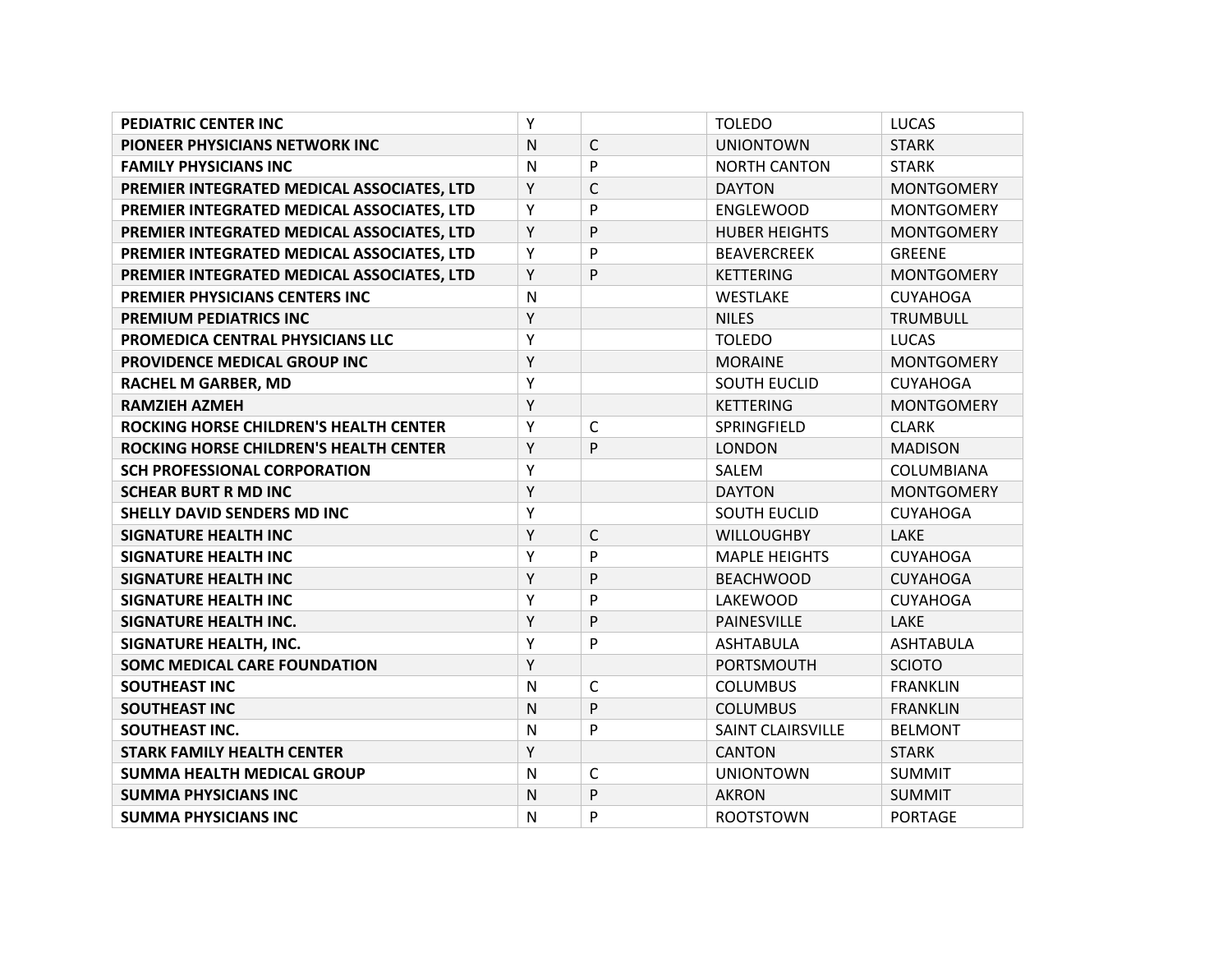| <b>SUMMA PHYSICIANS INC</b>                    | $\mathsf{N}$ | P | <b>FAIRLAWN</b>       | <b>SUMMIT</b>   |
|------------------------------------------------|--------------|---|-----------------------|-----------------|
| <b>SUMMA PHYSICIANS INC</b>                    | $\mathsf{N}$ | P | <b>AKRON</b>          | <b>SUMMIT</b>   |
| <b>SUMMA PHYSICIANS INC</b>                    | $\mathsf{N}$ | P | <b>AKRON</b>          | <b>SUMMIT</b>   |
| <b>SUMMA PHYSICIANS INC</b>                    | N            | P | <b>AKRON</b>          | <b>SUMMIT</b>   |
| <b>SUMMA PHYSICIANS INC</b>                    | $\mathsf{N}$ | P | <b>AKRON</b>          | <b>SUMMIT</b>   |
| <b>SUMMA PHYSICIANS INC</b>                    | N            | P | <b>MEDINA</b>         | <b>MEDINA</b>   |
| <b>SUMMA PHYSICIANS INC</b>                    | $\mathsf{N}$ | P | <b>CUYAHOGA FALLS</b> | <b>SUMMIT</b>   |
| <b>SUMMA PHYSICIANS INC</b>                    | $\mathsf{N}$ | P | <b>WADSWORTH</b>      | <b>MEDINA</b>   |
| <b>SUMMA PHYSICIANS INC</b>                    | N            | P | <b>RITTMAN</b>        | <b>WAYNE</b>    |
| <b>SUMMA PHYSICIANS INC</b>                    | N            | P | <b>RITTMAN</b>        | <b>WAYNE</b>    |
| <b>SUMMA PHYSICIANS INC</b>                    | $\mathsf{N}$ | P | <b>BARBERTON</b>      | <b>SUMMIT</b>   |
| <b>SUMMA PHYSICIANS INC</b>                    | $\mathsf{N}$ | P | <b>TALLMADGE</b>      | <b>SUMMIT</b>   |
| <b>SUMMA PHYSICIANS INC</b>                    | N            | P | <b>BARBERTON</b>      | <b>SUMMIT</b>   |
| SUMMA PHYSICIANS INC DBA SPI INTERNAL MEDICINE | N            | P | <b>AKRON</b>          | <b>SUMMIT</b>   |
| <b>CENTER</b>                                  |              |   |                       |                 |
| <b>SUMMA PHYSICIANS INC</b>                    | $\mathsf{N}$ | P | <b>AKRON</b>          | <b>SUMMIT</b>   |
| <b>SUPERIOR MED LLC</b>                        | N            |   | <b>CAMBRIDGE</b>      | <b>GUERNSEY</b> |
| <b>TALBERT HOUSE HEALTH CENTER</b>             | Υ            | C | <b>FRANKLIN</b>       | <b>WARREN</b>   |
| <b>TALBERT HOUSE HEALTH CENTER</b>             | Υ            | P | <b>MIDDLETOWN</b>     | <b>BUTLER</b>   |
| <b>TALBERT HOUSE PRIMARY CARE</b>              | $\mathsf{N}$ |   | <b>CINCINNATI</b>     | <b>HAMILTON</b> |
| THE CHRIST HOSPITAL MED ASSOC                  | N            |   | <b>CINCINNATI</b>     | <b>HAMILTON</b> |
| THE CLEVELAND CLINIC FOUNDATION                | $\mathsf{N}$ |   | <b>CLEVELAND</b>      | <b>CUYAHOGA</b> |
| THE HEALTHCARE CONNECTION INC                  | Υ            |   | <b>CINCINNATI</b>     | <b>HAMILTON</b> |
| THE HEALTHCARE CONNECTION, INC                 | Υ            |   | <b>CINCINNATI</b>     | <b>HAMILTON</b> |
| THE HEALTHCARE CONNECTION, INC.                | Υ            |   | <b>CINCINNATI</b>     | <b>HAMILTON</b> |
| THE OHIO STATE UNIVERSITY TOTAL HEALTH AND     | $\mathsf{N}$ |   | <b>COLUMBUS</b>       | <b>FRANKLIN</b> |
| <b>WELLNES</b>                                 |              |   |                       |                 |
| THIRD STREET COMMUNITY CLINIC INC DBA FIVE     | Υ            |   | <b>MANSFIELD</b>      | <b>RICHLAND</b> |
| <b>POINTS PRIMARY CARE</b>                     |              |   |                       |                 |
| THIRD STREET COMMUNITY CLINIC, INC             | Y            | C | <b>MANSFIELD</b>      | RICHLAND        |
| THIRD STREET COMMUNITY CLINIC, INC             | Υ            | P | <b>MANSFIELD</b>      | <b>RICHLAND</b> |
| THIRD STREET COMMUNITY CLINIC, INC             | Υ            | P | <b>ONTARIO</b>        | RICHLAND        |
| THIRD STREET COMMUNITY CLINIC, INC             | Υ            | P | <b>MANSFIELD</b>      | <b>RICHLAND</b> |